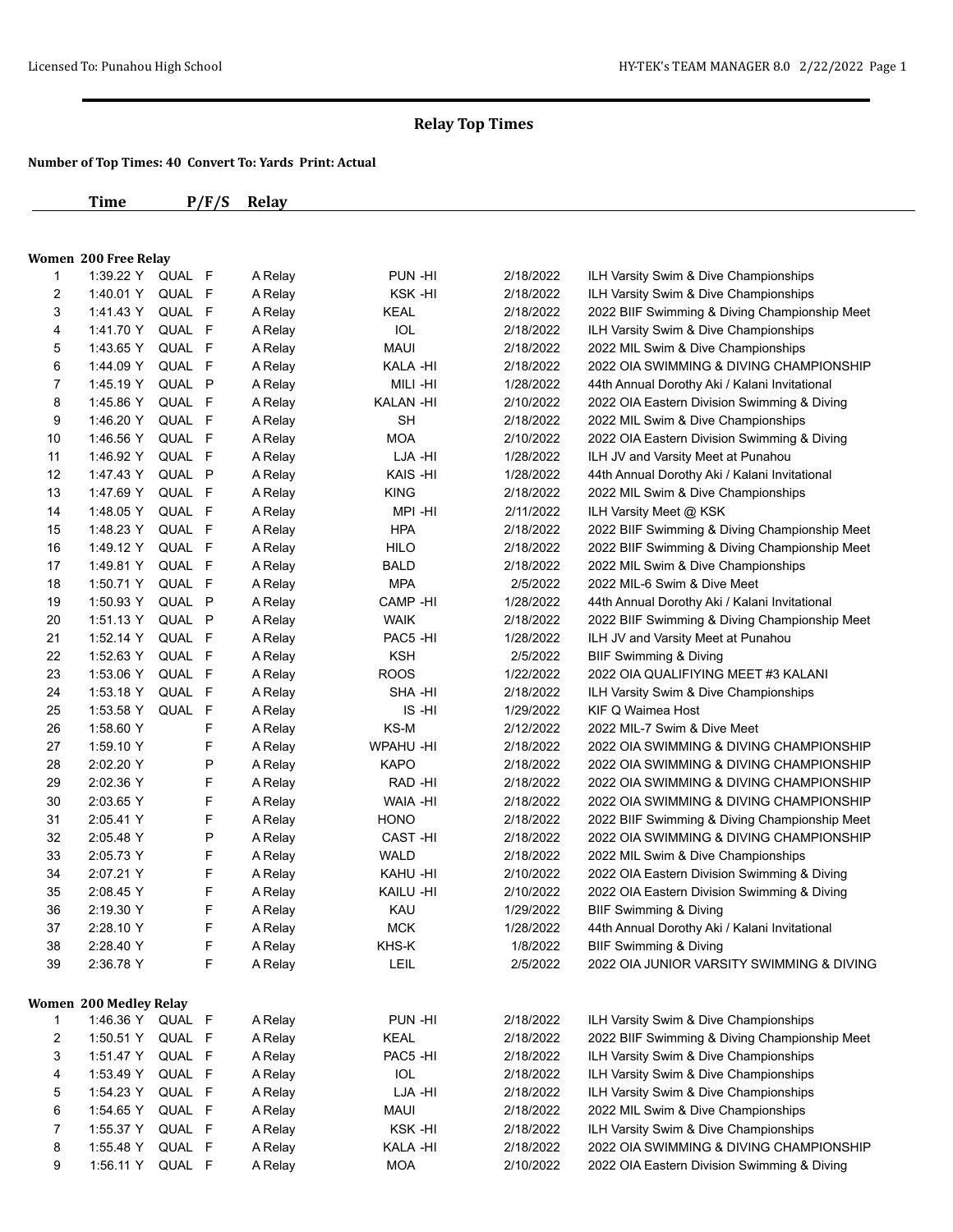|                | <b>Time</b>          | P/F/S     | <b>Relay</b> |                 |           |                                               |
|----------------|----------------------|-----------|--------------|-----------------|-----------|-----------------------------------------------|
| 10             | 1:56.51 Y            | QUAL F    | A Relay      | MILI-HI         | 2/10/2022 | 2022 OIA Western Division Swimming & Diving   |
| 11             | 1:57.29 Y            | QUAL F    | A Relay      | <b>MPA</b>      | 2/18/2022 | 2022 MIL Swim & Dive Championships            |
| 12             | 1:57.94 Y            | QUAL F    | A Relay      | IS-HI           | 2/19/2022 | KIF Championships 2022                        |
| 13             | 1:58.03 Y            | QUAL F    | A Relay      | <b>BALD</b>     | 2/18/2022 | 2022 MIL Swim & Dive Championships            |
| 14             | 1:59.45 Y            | QUAL F    | A Relay      | MPI-HI          | 2/11/2022 | ILH Varsity Meet @ KSK                        |
| 15             | 1:59.76 Y            | QUAL F    | A Relay      | <b>ROOS</b>     | 2/10/2022 | 2022 OIA Eastern Division Swimming & Diving   |
| 16             | 2:00.23 Y            | QUAL F    | A Relay      | <b>WAIK</b>     | 2/18/2022 | 2022 BIIF Swimming & Diving Championship Meet |
| 17             | 2:01.09 Y            | QUAL F    | A Relay      | <b>KSH</b>      | 2/18/2022 | 2022 BIIF Swimming & Diving Championship Meet |
| 18             | 2:01.28 Y            | QUAL F    | A Relay      | <b>KALAN-HI</b> | 2/10/2022 | 2022 OIA Eastern Division Swimming & Diving   |
| 19             | 2:02.12 Y            | QUAL F    | A Relay      | <b>KING</b>     | 2/18/2022 | 2022 MIL Swim & Dive Championships            |
| 20             | 2:03.13 Y            | QUAL F    | A Relay      | <b>SH</b>       | 2/12/2022 | 2022 MIL-7 Swim & Dive Meet                   |
| 21             | 2:04.45 Y            | QUAL F    | A Relay      | <b>HPA</b>      | 2/5/2022  | BIIF Swimming & Diving                        |
| 22             | 2:04.63 Y            | QUAL F    | A Relay      | KAIS-HI         | 2/18/2022 | 2022 OIA SWIMMING & DIVING CHAMPIONSHIP       |
| 23             | 2:05.79 Y            | QUAL F    | A Relay      | KHS-K           | 1/8/2022  | <b>BIIF Swimming &amp; Diving</b>             |
| 24             | 2:06.38 Y            | QUAL F    | A Relay      | CAMP -HI        | 1/28/2022 | 44th Annual Dorothy Aki / Kalani Invitational |
| 25             | 2:07.23 Y            | QUAL F    | A Relay      | <b>HILO</b>     | 1/22/2022 | <b>BIIF Swimming &amp; Diving</b>             |
| 26             | 2:09.35 Y            | QUAL<br>F | A Relay      | SHA -HI         | 2/18/2022 | ILH Varsity Swim & Dive Championships         |
| 27             | 2:11.03 Y            | F         | A Relay      | KS-M            | 2/18/2022 | 2022 MIL Swim & Dive Championships            |
| 28             | 2:15.01 Y            | P         | A Relay      | WPAHU -HI       | 2/18/2022 | 2022 OIA SWIMMING & DIVING CHAMPIONSHIP       |
| 29             | 2:17.53 Y            | P         | A Relay      | KAILU -HI       | 2/18/2022 | 2022 OIA SWIMMING & DIVING CHAMPIONSHIP       |
| 30             | 2:18.04 Y            | Ρ         | A Relay      | <b>KAPO</b>     | 1/28/2022 | 44th Annual Dorothy Aki / Kalani Invitational |
| 31             | 2:19.54 Y            | F         | A Relay      | RAD -HI         | 2/18/2022 | 2022 OIA SWIMMING & DIVING CHAMPIONSHIP       |
| 32             | 2:20.70 Y            | Ρ         | A Relay      | <b>WAIA -HI</b> | 2/18/2022 | 2022 OIA SWIMMING & DIVING CHAMPIONSHIP       |
| 33             | 2:22.19 Y            | F         | A Relay      | <b>HONO</b>     | 2/18/2022 | 2022 BIIF Swimming & Diving Championship Meet |
| 34             | 2:24.16 Y            | F         | A Relay      | <b>WALD</b>     | 2/18/2022 | 2022 MIL Swim & Dive Championships            |
| 35             | 2:31.91 Y            | F         | A Relay      | KAU             | 1/22/2022 | <b>BIIF Swimming &amp; Diving</b>             |
| 36             | x 2:32.44 Y          | F         | A Relay      | <b>PARK</b>     | 1/29/2022 | BIIF Swimming & Diving                        |
|                | Women 400 Free Relay |           |              |                 |           |                                               |
| 1              | 3:34.04 Y            | QUAL F    | A Relay      | PUN-HI          | 2/18/2022 | ILH Varsity Swim & Dive Championships         |
| 2              | 3:40.80 Y            | QUAL F    | A Relay      | KSK-HI          | 2/18/2022 | ILH Varsity Swim & Dive Championships         |
| 3              | 3:44.25 Y            | QUAL F    | A Relay      | <b>KEAL</b>     | 2/18/2022 | 2022 BIIF Swimming & Diving Championship Meet |
| 4              | 3:44.57 Y            | QUAL P    | A Relay      | MILI-HI         | 2/18/2022 | 2022 OIA SWIMMING & DIVING CHAMPIONSHIP       |
| 5              | 3:45.62 Y            | QUAL F    | A Relay      | IOL             | 2/18/2022 | ILH Varsity Swim & Dive Championships         |
| 6              | 3:47.77 Y            | QUAL F    | A Relay      | <b>MOA</b>      | 2/18/2022 | 2022 OIA SWIMMING & DIVING CHAMPIONSHIP       |
| $\overline{7}$ | 3:47.93 Y            | QUAL F    | A Relay      | LJA -HI         | 2/18/2022 | ILH Varsity Swim & Dive Championships         |
| 8              | 3:49.03 Y            | QUAL F    | A Relay      | <b>MAUI</b>     | 2/18/2022 | 2022 MIL Swim & Dive Championships            |
| 9              | 3:50.60 Y            | QUAL F    | A Relay      | PAC5 -HI        | 2/18/2022 | ILH Varsity Swim & Dive Championships         |
| 10             | 3:54.63 Y            | QUAL F    | A Relay      | <b>SH</b>       | 2/18/2022 | 2022 MIL Swim & Dive Championships            |
| 11             | 3:55.71 Y            | QUAL P    | A Relay      | KAIS-HI         | 1/28/2022 | 44th Annual Dorothy Aki / Kalani Invitational |
| 12             | 3:56.05 Y            | QUAL F    | A Relay      | IS-HI           | 2/12/2022 | KIF Q Kauai High Host                         |
| 13             | 3:56.66 Y            | QUAL F    | A Relay      | <b>WAIK</b>     | 2/18/2022 | 2022 BIIF Swimming & Diving Championship Meet |
| 14             | 3:56.85 Y            | QUAL P    | A Relay      | <b>KALAN-HI</b> | 2/18/2022 | 2022 OIA SWIMMING & DIVING CHAMPIONSHIP       |
| 15             | 3:57.41 Y            | QUAL F    | A Relay      | <b>MPA</b>      | 2/18/2022 | 2022 MIL Swim & Dive Championships            |
| 16             | 4:00.47 Y            | QUAL F    | A Relay      | <b>HILO</b>     | 2/18/2022 | 2022 BIIF Swimming & Diving Championship Meet |
| 17             | 4:00.62 Y            | QUAL F    | A Relay      | <b>BALD</b>     | 2/18/2022 | 2022 MIL Swim & Dive Championships            |
| 18             | 4:00.64 Y            | QUAL F    | A Relay      | <b>ROOS</b>     | 2/10/2022 | 2022 OIA Eastern Division Swimming & Diving   |
| 19             | 4:00.69 Y            | QUAL F    | A Relay      | KALA -HI        | 2/10/2022 | 2022 OIA Eastern Division Swimming & Diving   |
| 20             | 4:02.37 Y            | QUAL F    | A Relay      | <b>HPA</b>      | 2/18/2022 | 2022 BIIF Swimming & Diving Championship Meet |
| 21             | 4:04.39 Y            | QUAL F    | A Relay      | MPI-HI          | 2/4/2022  | ILH JV and Varsity Meet at Iolani             |
| 22             | 4:11.10 Y            | QUAL F    | A Relay      | <b>KING</b>     | 1/29/2022 | 2021-2022 MIL-4 Swim & Dive Meet              |
| 23             | 4:12.13 Y            | QUAL F    | A Relay      | CAMP-HI         | 2/18/2022 | 2022 OIA SWIMMING & DIVING CHAMPIONSHIP       |
|                |                      |           |              |                 |           |                                               |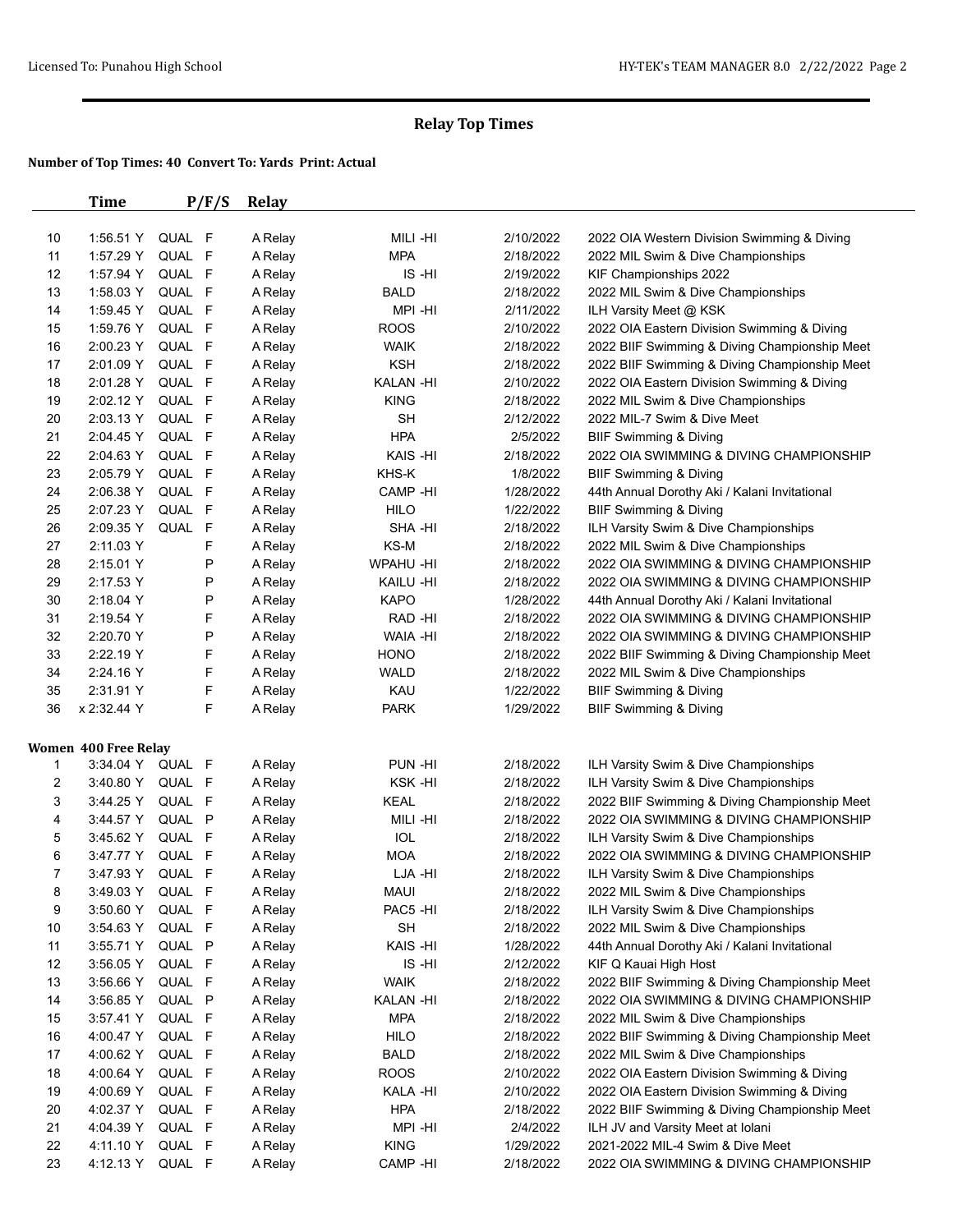|       | Time                 | P/F/S  | <b>Relay</b>              |                 |           |                                                                   |
|-------|----------------------|--------|---------------------------|-----------------|-----------|-------------------------------------------------------------------|
| 24    | 4:18.49 Y            | F      |                           | SHA -HI         | 2/11/2022 |                                                                   |
| 25    | 4:34.11 Y            | P      | A Relay<br><b>B</b> Relay | <b>KAPO</b>     | 2/18/2022 | ILH Varsity Meet @ KSK<br>2022 OIA SWIMMING & DIVING CHAMPIONSHIP |
|       |                      | Ρ      |                           | <b>WPAHU-HI</b> |           | 2022 OIA SWIMMING & DIVING CHAMPIONSHIP                           |
| 26    | 4:38.28 Y            |        | A Relay                   |                 | 2/18/2022 |                                                                   |
| 27    | 4:41.15 Y            | F      | A Relay                   | KS-M            | 2/18/2022 | 2022 MIL Swim & Dive Championships<br>2022 MIL-6 Swim & Dive Meet |
| 28    | 4:54.56 Y            | F      | A Relay                   | <b>WALD</b>     | 2/5/2022  |                                                                   |
| 29    | 5:45.33 Y            | F      | A Relay                   | <b>MCK</b>      | 1/28/2022 | 44th Annual Dorothy Aki / Kalani Invitational                     |
|       | Men 200 Free Relay   |        |                           |                 |           |                                                                   |
| 1     | 1:27.97 Y            | QUAL F | A Relay                   | KSK-HI          | 2/18/2022 | ILH Varsity Swim & Dive Championships                             |
| 2     | 1:28.78 Y            | QUAL F | A Relay                   | IOL             | 2/18/2022 | ILH Varsity Swim & Dive Championships                             |
| 3     | 1:29.56 Y            | QUAL F | A Relay                   | PUN -HI         | 2/18/2022 | ILH Varsity Swim & Dive Championships                             |
| 4     | 1:30.54 Y            | QUAL F | A Relay                   | KALA -HI        | 2/10/2022 | 2022 OIA Eastern Division Swimming & Diving                       |
| 5     | 1:31.43 Y            | QUAL F | A Relay                   | <b>HILO</b>     | 2/18/2022 | 2022 BIIF Swimming & Diving Championship Meet                     |
| 6     | 1:32.49 Y            | QUAL F | A Relay                   | <b>HPA</b>      | 2/18/2022 | 2022 BIIF Swimming & Diving Championship Meet                     |
| 7     | 1:32.72 Y            | QUAL F | A Relay                   | <b>MAUI</b>     | 2/18/2022 | 2022 MIL Swim & Dive Championships                                |
| 8     | 1:33.07 Y            | QUAL F | A Relay                   | MPI-HI          | 2/18/2022 | ILH Varsity Swim & Dive Championships                             |
| 9     | 1:33.76 Y            | QUAL F | A Relay                   | <b>KING</b>     | 2/18/2022 | 2022 MIL Swim & Dive Championships                                |
| 10    | 1:34.28 Y            | QUAL F | A Relay                   | <b>MPA</b>      | 2/18/2022 | 2022 MIL Swim & Dive Championships                                |
| 11    | 1:34.31 Y            | QUAL F | A Relay                   | PAC5 -HI        | 2/18/2022 | ILH Varsity Swim & Dive Championships                             |
| 12    | 1:34.68 Y            | QUAL F | A Relay                   | <b>KEAL</b>     | 2/5/2022  | <b>BIIF Swimming &amp; Diving</b>                                 |
| 13    | 1:34.73 Y            | QUAL F | A Relay                   | <b>KALAN-HI</b> | 2/18/2022 | 2022 OIA SWIMMING & DIVING CHAMPIONSHIP                           |
| 14    | 1:34.97 Y            | QUAL F | A Relay                   | MILI-HI         | 1/21/2022 | <b>Best Times Yards</b>                                           |
| 15    | 1:36.87 Y            | QUAL F | A Relay                   | LJA -HI         | 1/28/2022 | ILH JV and Varsity Meet at Punahou                                |
| 16    | 1:37.05 Y            | QUAL F | A Relay                   | <b>BALD</b>     | 1/14/2022 | 2021-2022 MIL-1 Swim Meet                                         |
| 17    | 1:37.54 Y            | QUAL F | A Relay                   | KHS-HI          | 1/29/2022 | KIF Q Waimea Host                                                 |
| 18    | 1:37.70 Y            | QUAL F | A Relay                   | LUNA            | 2/18/2022 | 2022 MIL Swim & Dive Championships                                |
| 19    | 1:38.11 Y            | QUAL F | A Relay                   | KAIS-HI         | 2/10/2022 | 2022 OIA Eastern Division Swimming & Diving                       |
| 20    | 1:38.12 Y            | QUAL F | A Relay                   | <b>KSH</b>      | 2/18/2022 | 2022 BIIF Swimming & Diving Championship Meet                     |
| 21    | 1:38.19 Y            | QUAL P | A Relay                   | CAMP -HI        | 1/28/2022 | 44th Annual Dorothy Aki / Kalani Invitational                     |
| 22    | 1:38.65 Y            | QUAL F | A Relay                   | KAPAA -HI       | 1/29/2022 | KIF Q Waimea Host                                                 |
| 23    | 1:45.07 Y            | F      | A Relay                   | <b>ROOS</b>     | 2/18/2022 | 2022 OIA SWIMMING & DIVING CHAMPIONSHIP                           |
| 24    | 1:45.51 Y            | F      | A Relay                   | KHS-K           | 1/8/2022  | BIIF Swimming & Diving                                            |
| 25    | 1:47.35 Y            | F      | A Relay                   | <b>MOA</b>      | 1/28/2022 | 44th Annual Dorothy Aki / Kalani Invitational                     |
| 26    | 1:47.55 Y            | F      | A Relay                   | RAD -HI         | 2/10/2022 | 2022 OIA Western Division Swimming & Diving                       |
| 27    | 1:53.16 Y            | Ρ      |                           | WAIK            | 2/18/2022 | 2022 BIIF Swimming & Diving Championship Meet                     |
| 28    | 1:53.62 Y            | F      | A Relay                   | IS-HI           | 2/12/2022 | KIF Q Kauai High Host                                             |
| 29    | 2:00.95 Y            | F      | A Relay<br>A Relay        | <b>MCK</b>      | 2/5/2022  | 2022 OIA JUNIOR VARSITY SWIMMING & DIVING                         |
|       |                      |        |                           |                 |           |                                                                   |
|       | Men 200 Medley Relay |        |                           |                 |           |                                                                   |
| 1     | 1:34.00 Y            | QUAL F | A Relay                   | IOL             | 2/4/2022  | ILH JV and Varsity Meet at Iolani                                 |
| 2     | 1:38.95 Y            | QUAL F | A Relay                   | PUN-HI          | 2/18/2022 | ILH Varsity Swim & Dive Championships                             |
| 3     | 1:41.37 Y            | QUAL F | A Relay                   | MILI-HI         | 2/18/2022 | 2022 OIA SWIMMING & DIVING CHAMPIONSHIP                           |
| 4     | 1:41.41 Y            | QUAL F | A Relay                   | MPI-HI          | 2/18/2022 | ILH Varsity Swim & Dive Championships                             |
| 5     | 1:41.42 Y            | QUAL F | A Relay                   | KSK-HI          | 1/28/2022 | ILH JV and Varsity Meet at Kamehameha                             |
| 6     | 1:41.72 Y            | QUAL F | A Relay                   | KALA -HI        | 2/18/2022 | 2022 OIA SWIMMING & DIVING CHAMPIONSHIP                           |
| 7     | 1:42.15 Y            | QUAL F | A Relay                   | <b>KEAL</b>     | 2/18/2022 | 2022 BIIF Swimming & Diving Championship Meet                     |
| 8     | 1:42.52 Y            | QUAL F | A Relay                   | <b>MAUI</b>     | 2/18/2022 | 2022 MIL Swim & Dive Championships                                |
| 9     | 1:43.61 Y            | QUAL F | A Relay                   | <b>BALD</b>     | 2/18/2022 | 2022 MIL Swim & Dive Championships                                |
| 10    | 1:44.33 Y            | QUAL F | A Relay                   | <b>KING</b>     | 2/18/2022 | 2022 MIL Swim & Dive Championships                                |
| 11    | 1:45.45 Y            | QUAL F | A Relay                   | PAC5 -HI        | 2/18/2022 | ILH Varsity Swim & Dive Championships                             |
| 12    | 1:46.27 Y            | QUAL F | A Relay                   | LUNA            | 2/18/2022 | 2022 MIL Swim & Dive Championships                                |
| $13*$ | 1:47.45 Y            | QUAL F | A Relay                   | <b>HILO</b>     | 1/29/2022 | <b>BIIF Swimming &amp; Diving</b>                                 |